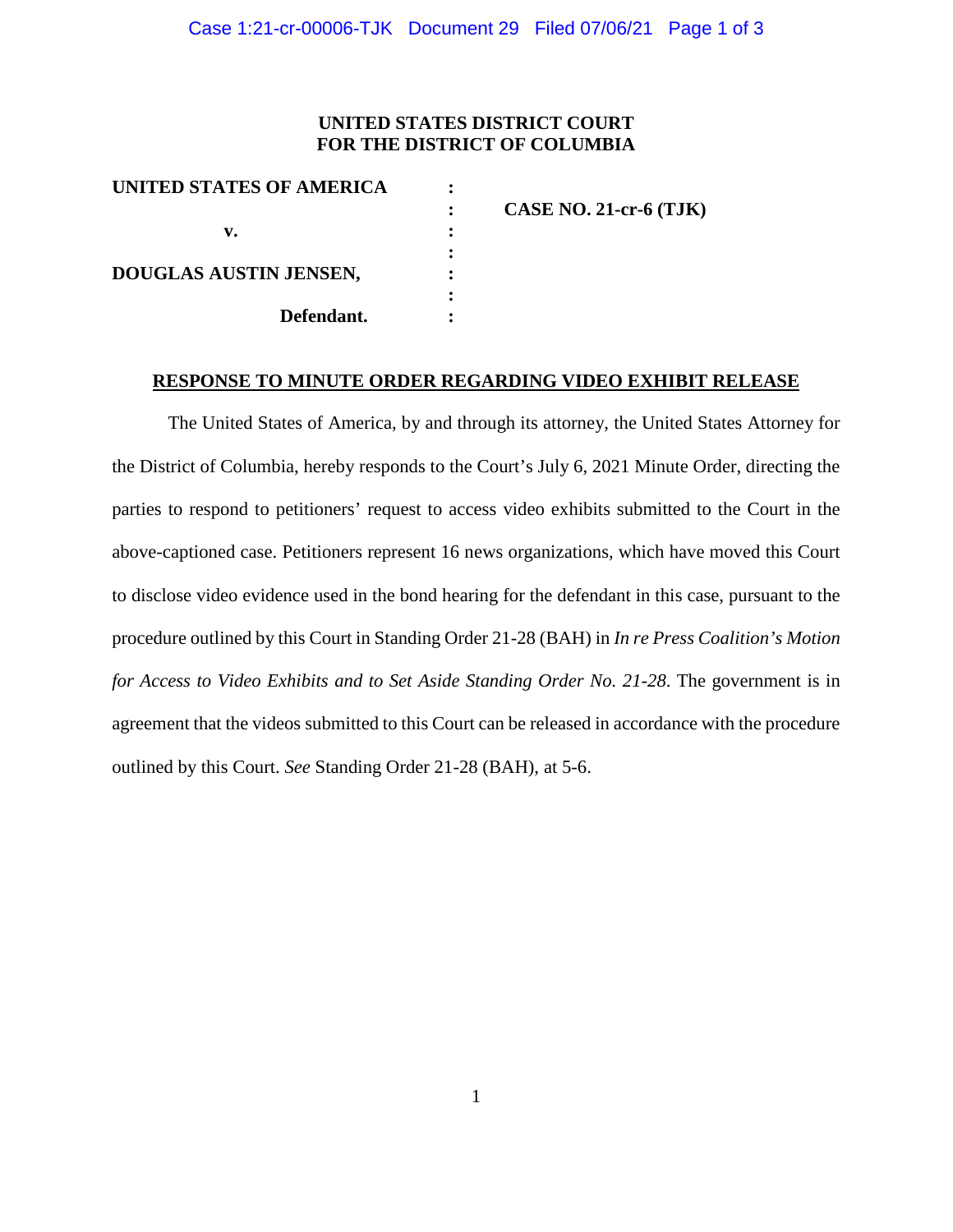## Case 1:21-cr-00006-TJK Document 29 Filed 07/06/21 Page 2 of 3

The D.C. Circuit has consistently employed the six-factor "Hubbard test"  $1$  when determining whether the common-law right of access to judicial records requires those records to be made available to the public for copying and inspection. Applied in the general context of video exhibits admitted into evidence in court hearings involving defendants charged with criminal offenses related to the January 6, 2021 breach of the U.S. Capitol, and absent order of the court, that test generally weighs in favor of allowing public access to these exhibits.

The petitioners' filing seeks video exhibits from the bond hearing held in this matter in the District of Columbia on June 24, 2021. *See* Petitioners' Memorandum of Points and Authorities in Support of Motion (ECF No. 28), at 2. The government submitted three videos to this Court in advance of the hearing, and defense counsel submitted one video to this Court in advance of the hearing. Neither party sought a sealing order for the videos upon their submission. Defendant has no objection to the production of the open source video exhibit that he submitted to this Court in connection with the June 24, 2021 bond hearing.

Therefore, because the videos were used in this Court's decision on detention, and they were not subject to a sealing order, the government does not object to their disclosure, including their release for recording, copying, downloading, retransmitting or further broadcasting.

<sup>&</sup>lt;sup>1</sup> The *Hubbard* test balances the following factors: "(1) the need for public access to the documents at issue; (2) the extent of previous public access to the documents; (3) the fact that someone has objected to disclosure, and the identity of that person; (4) the strength of any property and privacy interests asserted; (5) the possibility of prejudice to those opposing disclosure; and (6) the purposes for which the documents were introduced during the judicial proceedings." *Leopold v. v. United States*, 964 F.3d 1121, 1131 (D.C. Cir. 2020) (quoting *MetLife, Inc. v. Fin. Stability Oversight Council*, 865 F.3d 661, 665 (D.C. Cir. 2017)).